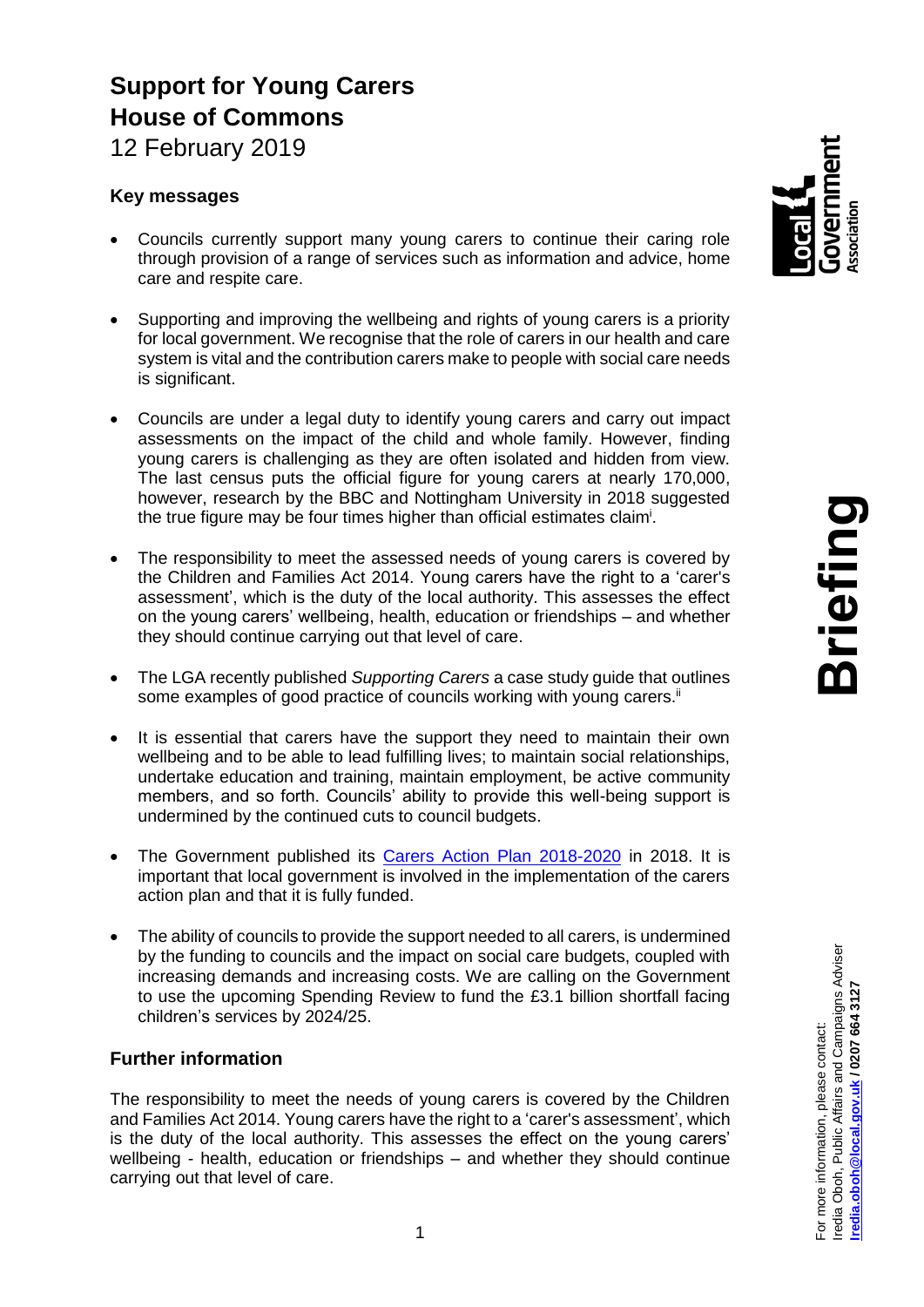The LGA recently published [Supporting Carers](https://local.gov.uk/supporting-carers-guidance-and-case-studies) a case study guide that outlines some examples of good practice of councils working with young carers.

It notes the measures that councils take to ensure that caring responsibilities do not have an adverse impact on their wellbeing. This includes providing information and advice, attempting to lessen caring responsibilities by providing respite care, help with employment and linking carers up with community services such as gyms and art classes.

In 2018, the Government published the [Carers Action Plan 2018-2020](https://www.gov.uk/government/publications/carers-action-plan-2018-to-2020) that set out a range of actions to support young carers. The actions aim to do this by focusing on improving the identification of young carers; improving their educational opportunities and outcomes; providing support to young carers, particularly to vulnerable children; and improving access to services. In supporting the transition for young adult carers, the Government seeks to identify and disseminate effective approaches to transition assessments that will translate into support that enables young adult carers to make positive transitions between the ages of 16-24. It is important that local government is involved in the implementation of the carers action plan and that it is fully funded.

#### *Adult social care funding and reform:*

Adult social care faces a funding gap of £3.6 billion by 2024/25. This includes an immediate and annually recurring market provider gap of  $£1.44$  billion  $-$  the difference between the estimated costs of delivering social care and what councils pay.

The response to our social care Green Paper on published last November found that unpaid carers underpin the care system. Some respondents to our consultation highlighted that carers face a number of challenges including a lack the training, space or equipment needed to offer the best possible care, or struggled to provide care due to other responsibilities. Caring for a friend or relative was said to limit opportunities to work, while also placing enormous stresses and strains on those carrying out informal care.

It is vital that the forthcoming Care and Support Green Paper delivers a sustainable solution that ensures the long-term future of social care. Adult social care helps to transform people's quality of life and supports adults and carers of all ages with a range of different needs.

The Government must use the upcoming Spending Review to secure the shortand medium-term sustainability of adult social care and support. Without such funding we will continue to see the consequences of underfunding, including: difficulty sustaining quality services; further instability in the provider market; growing unmet and under-met need; increased strain on unpaid carers; decreased ability to help mitigate demand pressures facing the NHS; and further pressure on the social care workforce.

#### *The role of public health in supporting carers*

While caring has been shown to be beneficial to health, it is acknowledged that if the provision of care becomes too time-consuming, without the provision of breaks and respite, it can become detrimental to health. It is important that carers have the support they need to maintain their own wellbeing and to be able to lead fulfilling lives; to maintain social relationships; undertake education and training; maintain employment; and be active community members.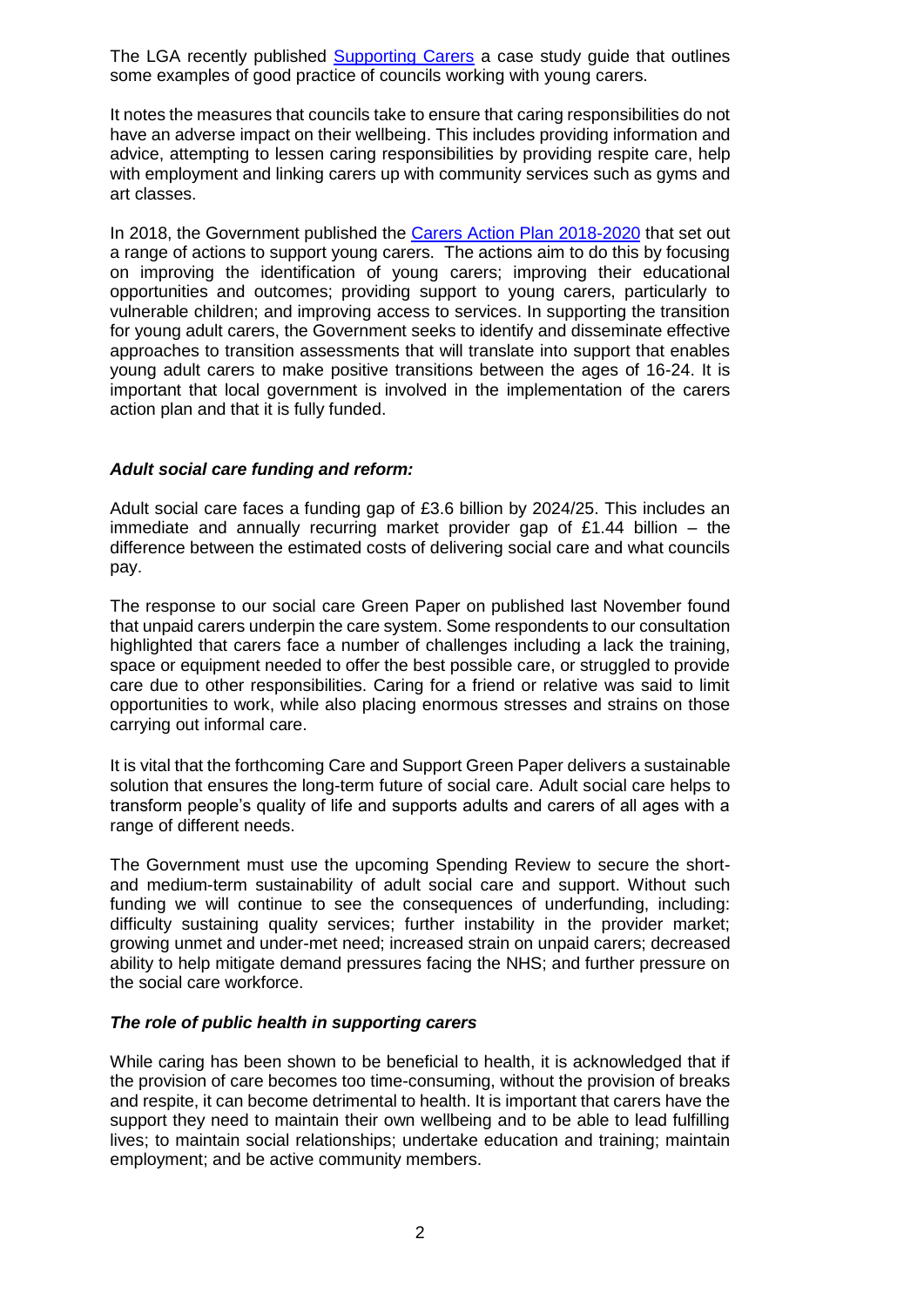Good local public services are the essential bedrock for mental and physical health, wellbeing and resilience. The transfer of public health from the NHS to local government and Public Health England (PHE) five years ago was one of the most significant extensions of local government powers and duties in a generation. It represents a unique opportunity to change the focus from treating sickness to actively promoting health and wellbeing.

However, councils are having to carefully consider how best they can spend their public health funding, which has been reduced by £600 million from 2015/16 to 2019/20 by central government, to maximise cost effectiveness and improve health outcomes. The LGA have called on the Government to reverse the cuts made to the public health budget between 2015 and 2020<sup>ii</sup>.

### *Local government funding*

Local government provides more than 800 local services, a significant proportion of which help improve wellbeing and tackle the social determinants of health, such as housing, employment, welfare, leisure and transport. Such services will also help support the health and wellbeing of carers.

It is therefore essential that potential solutions identified in the care and support green paper feed through to the Spending Review. This must provide an additional source of funding for local government as part of an overall settlement that provides sustainable funding for all the vital services that councils deliver. We have argued publicly that all funding options must be on the table – however unpalatable – given the scale of the current crisis.

A whole sector settlement that includes a new source of additional funding for social care is what is urgently needed.

## **Experience of young carers**

Figures from the Carers Trust and Children's Society show the numbers of young carers and the difficulties that they face.

- The 2011 Census identifies 166,363 young carers in England a fifth higher than a decade previously. However this is thought to be an underestimate. A BBC News and Nottingham University survey in September 2018 estimated that there are more than 800,000 secondary-school age children carrying out some level of care.
- Of those, the survey suggests more than 250,000 young carers are carrying out a high level of care, with 73,000 taking on the highest amount of care<sup>iv</sup>.

Many young carers struggle to juggle their education and caring which can cause pressure and stress:

- 68 per cent of young carers are bullied in schools.
- Only half of young carers have a particular person in school who recognises their carer responsibilities and provides support.
- Young carers responding to a survey missed or cut short many school days every year. The average was 48 school days missed or cut short because of their caring role.